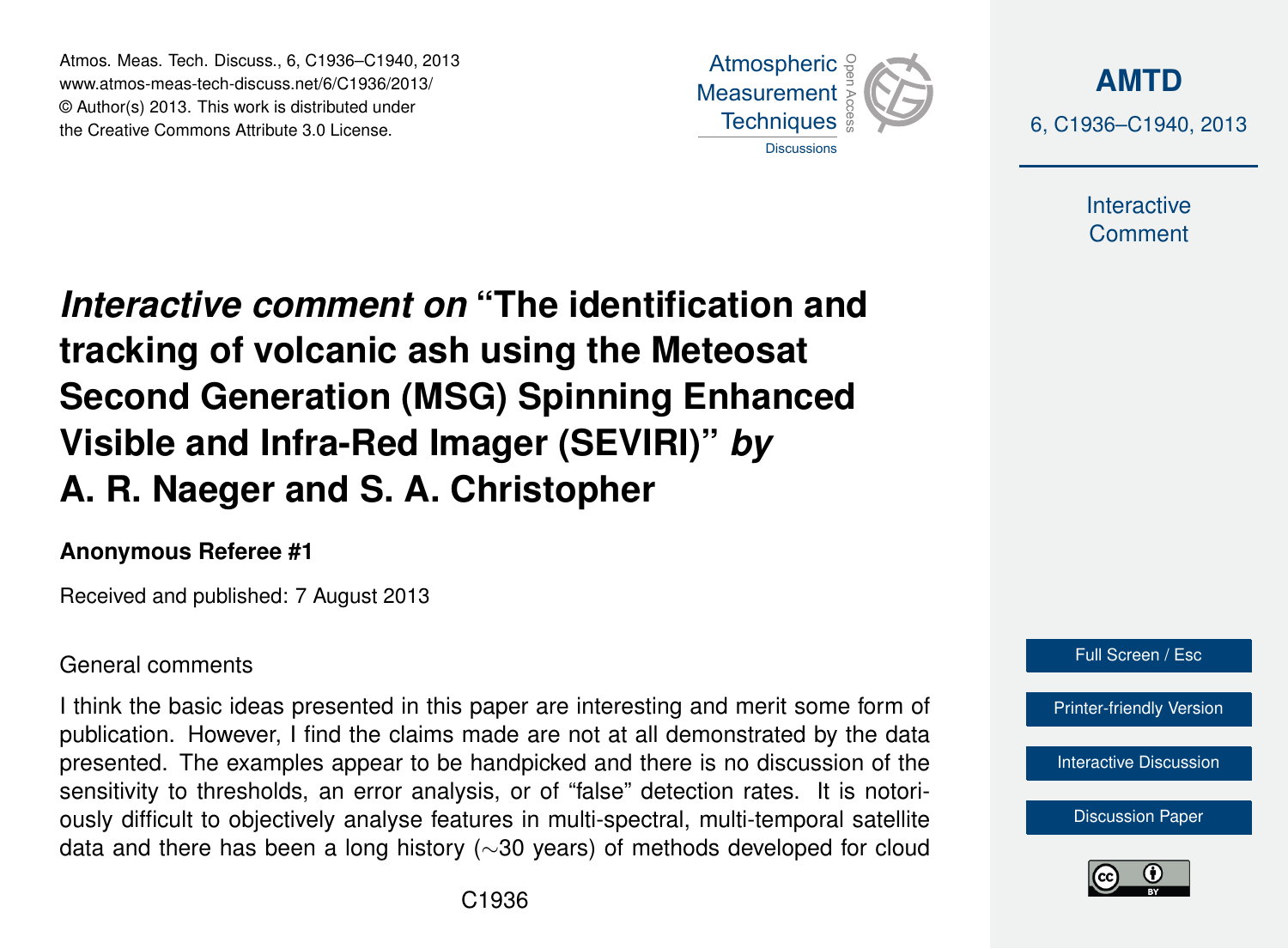classification and identification. So it is not surprising that this is a difficult task.

In general I like the paper and support many of the ideas presented, but I find the authors claims to be exaggerated and there is a need to be much more objective and careful in analysing these specific cases. Making general claims from one isolated example is not good practice.

#### Detailed comments

Pg. 5578 Line 7: Re-write as 14 April to 17(?) May, 2010 Line 15: "even at these high latitudes" At this point in the paper it is not clear why "high latitudes" should present a problem? Perhaps, re-write to say even when solar elevation angles are low. Line 25: A better reference needed. These papers pre-date the eruption. How about Gudmundsson et al. (2013), which describes the eruption and ash generation in detail?

Pg. 5579 Line 1/3: I would remove "dense" as this is a qualitative term and could be misunderstood to mean high concentrations. Line 7: The word "deadly" is a bit dramatic for a scientific paper, and also a judgment. The sentence does not convey the correct impression of the hazard. Ash melts in the hot parts of engines causing them to stall. It is also not really clear whether the sharp-edges matter – if the stuff melts (or more accurately the glassy material undergoes a phase transition) then why should shape matter? Line 26: I think it is often correct that ash cannot be detected below clouds but this does depend on the opacity of the overlying cloud. A safer (less contestable) way to state this is to add the word "thick" between "below" and "clouds".

Pg.5580 Line 3: "examine". Line 15: Include the reference to Prata and Prata (2012) who explicitly use aircraft data to compare with SEVIRI retrievals. Line 24: Yes, and also due to changes in satellite and viewing conditions as well as instrumental effects (gain changes, noise increases etc.)

Pg. 5586 Line 3-5: Presumably when a volcanic cloud is developing there may be quite large temporal variations from pixel-to-pixel because of cloud development, reflectance **[AMTD](http://www.atmos-meas-tech-discuss.net)**

6, C1936–C1940, 2013

Interactive **Comment** 



[Printer-friendly Version](http://www.atmos-meas-tech-discuss.net/6/C1936/2013/amtd-6-C1936-2013-print.pdf)

[Interactive Discussion](http://www.atmos-meas-tech-discuss.net/6/5577/2013/amtd-6-5577-2013-discussion.html)

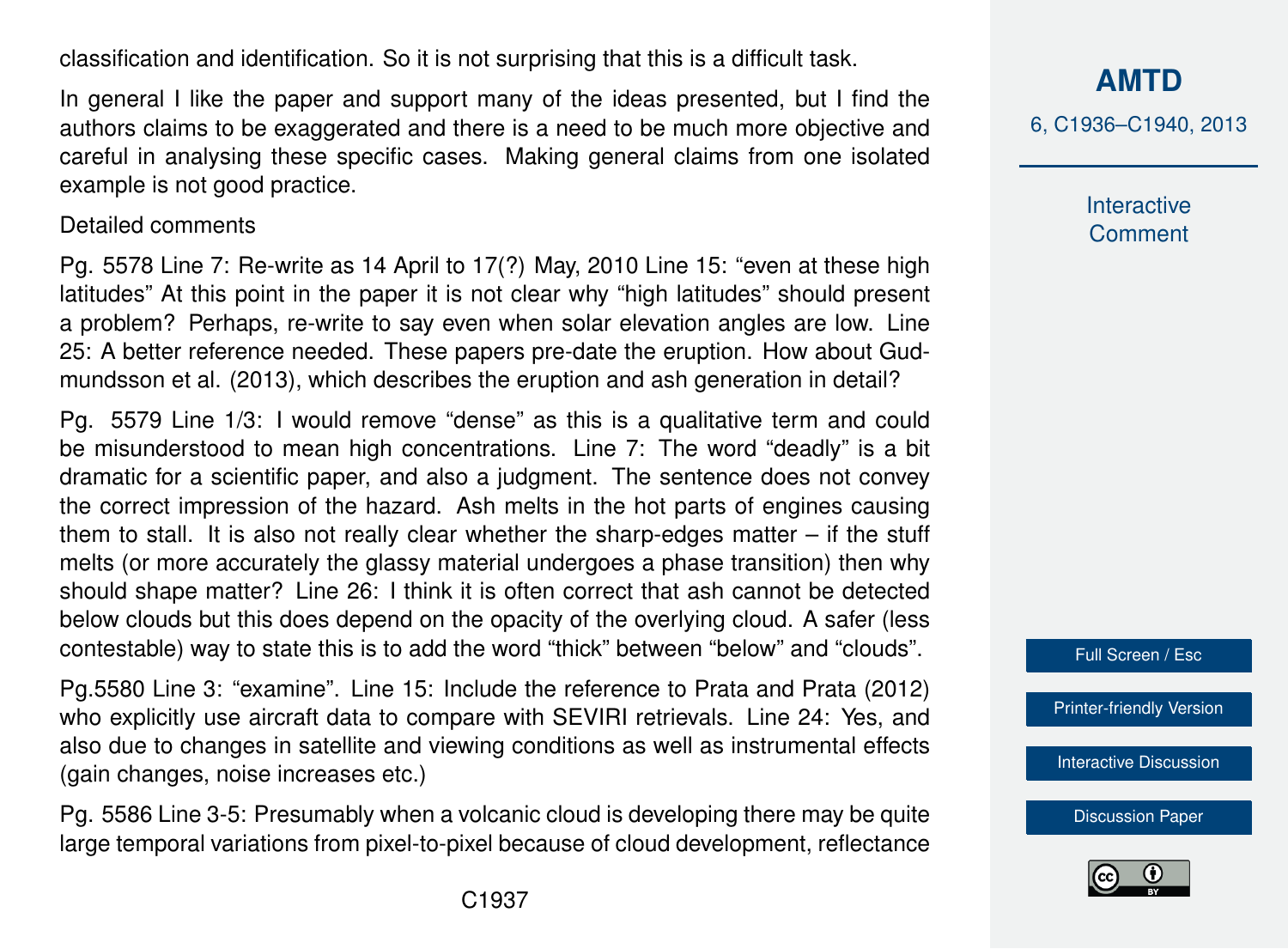and temperature changes. If this is discussed later, ignore this comment here. Line 7: I suppose a land/sea mask is used but it is not stated here. (I see it is stated later). Line 24: Actually every 5 mins over Europe. Line 10 onwards: This is an interesting approach. I would think that the minimum 0.6  $\mu$ m reflectance is quite a well-behaved parameter and could even be modeled quite well.

Pg.5588 Line 21 onwards: It is not always the case that ash appears less bright than meteorological cloud. Also, "mixing" within the large SEVIRI field of view will, in general produce a continuous distribution of reflectances. Line 13: Surely the correct reference here is Prata (1989) who showed the effect theoretically and called it "reverse" absorption. Line 17: Shouldn't this test be applied in a time-dependent manner? Actually, it hasn't (yet) been stated what the time validity of this approach is. For example, north of 67 degrees N from September to March there is no daylight and so maybe no "daytime". Line 23: I realize that it can be quite difficult to be quantitative concerning ash amounts, but for readers with little experience of this, the terms "thin", "moderate" and "thick" are not very helpful. Perhaps, the authors can decide themselves what they mean by these terms? For example, they could just say they refer to "thin" ash as ash with an AOD<0.1 (or whatever) and thick ash as AOD>1.0 (or whatever). It is accepted that mass loadings below 0.2 g m-2 are generally undetectable by the IR technique and are also below the safe limit for aviation, so this could be labeled as "thin" ash.

Pg. 5590 Line 1-2: Be careful not to rely on just one example. There are many ash clouds that appear as bright or brighter than meteorological clouds. Line 7: This test must certainly be incorrect in some circumstances. When a volcanic eruption column is developing, the cloud top temperature is quite closely related to its height. In fact considerable undercooling is often observed for vigorous eruptions. So temperatures less than 240 K may still represent very opaque ash clouds. Line 18 onwards: SO2 absorbs at 8.7  $\mu$ m and so does ash. How do these effects influence this test?

Section 3.5 I am a little surprised that there is not some discussion of time of day. All of the tests that rely on temporal information also involve a change in solar conditions.

## **[AMTD](http://www.atmos-meas-tech-discuss.net)**

6, C1936–C1940, 2013

**Interactive Comment** 



[Printer-friendly Version](http://www.atmos-meas-tech-discuss.net/6/C1936/2013/amtd-6-C1936-2013-print.pdf)

[Interactive Discussion](http://www.atmos-meas-tech-discuss.net/6/5577/2013/amtd-6-5577-2013-discussion.html)

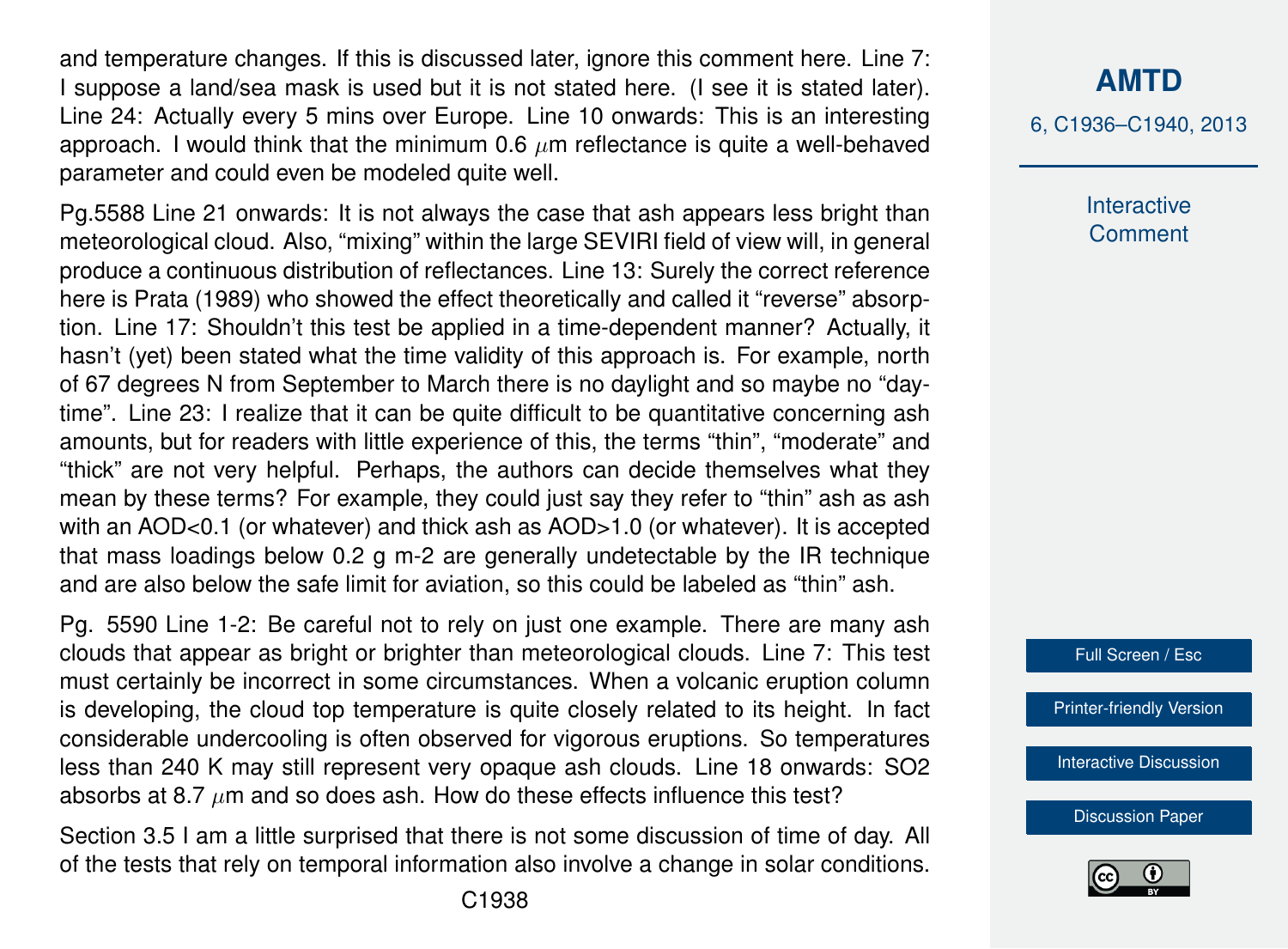Near the terminator this should be especially serious. I think some kind of statement here about the time validity of the scheme should be stated. It also seems clear that the tests could easily have a pixel dependent behaviour – since from a geostationary platform every pixel is fixed.

Pg. 5595 Line 19: This sentence is unnecessary, as desert dust is not being discussed. In the interests of "keeping it brief" I suggest remove this. Line 23: Again I think the Gudmundsson et al. (2013) is a better reference here.

Pg. 5596 Line 15 onwards: The discussion here concerning ash identification over Germany using SEVIRI on 19 April is very unconvincing. By this time most of the ash had already been transported south of Germany and any ash now over Europe was of very low concentration and was most likely recirculated and not "fresh ash" from the volcano. There is no evidence in satellite data or from modeling runs that fresh ash was arriving over Germany on 19 April. Fig. 4c, which I assume the authors are referring to, shows orange colours in many places over Europe including large parts of Germany, all along the south coast of Norway, along the southern coast of France and in the Channel, Bay of Biscay and further westwards. It is not sensible to pick out a coincidence of ash identification with an aircraft measurement without also understanding what all the other identifications are. Are these real? It needs also to be made clear what the authors mean by "moderate" ash. My view is that this ash was very low concentration (less than 0.2 g m-2) and posed no threat to aviation at all. No only was it not detected by the conventional scheme but it was recirculated ash at low altitudes (likely) and had been airborne since initial emission 3-4 days before. The Caliop data curtain is also unconvincing. The aerosol subtype (not shown in the paper but available on-line) is classed as "not applicable" or as "smoke" just below 44 ◦N, but south of 44 ◦N there is also aerosol identified between 19–24 ◦N (over the desert), the aerosol subtype is classed as dust. Thus it could equally be hypothesized that the aerosol detection is for dust, smoke or more generally haze. This is a very important aspect because if this new algorithm is accurate, then it identifies more ash

# **[AMTD](http://www.atmos-meas-tech-discuss.net)**

6, C1936–C1940, 2013

**Interactive Comment** 

Full Screen / Esc

[Printer-friendly Version](http://www.atmos-meas-tech-discuss.net/6/C1936/2013/amtd-6-C1936-2013-print.pdf)

[Interactive Discussion](http://www.atmos-meas-tech-discuss.net/6/5577/2013/amtd-6-5577-2013-discussion.html)